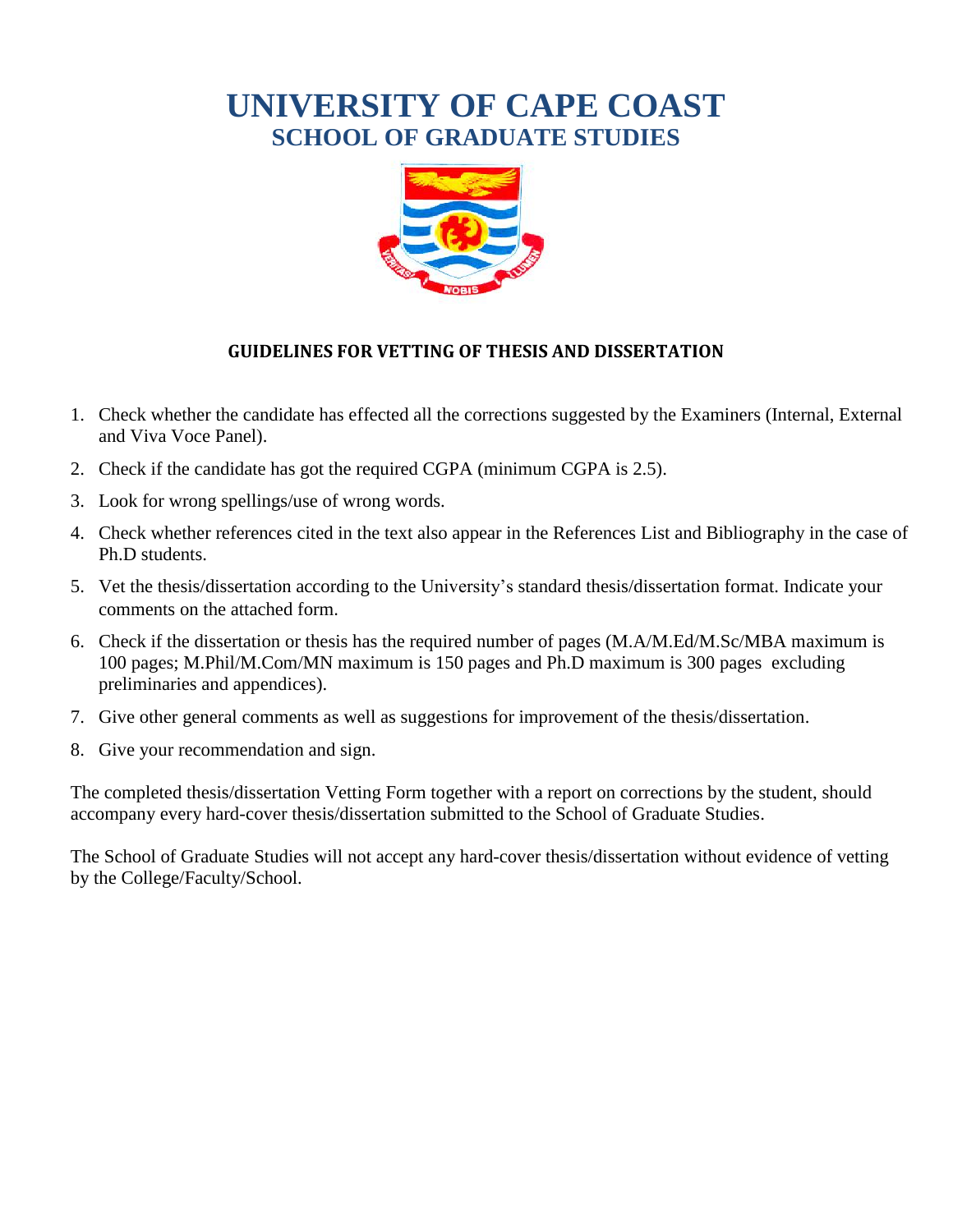## **UNIVERSITY OF CAPE COAST** SGS F4 – VET/D **SCHOOL OF GRADUATE STUDIES**

#### **THESIS/DISSERTATION VETTING FORM**

#### **CANDIDATE'S NAME:................................................................................................... M.A[ ] M.Ed.[ ] M.Sc.[ ] MBA[ ] M.Phil/M.Com/MN[ ] Ph.D[ ]**

| <b>AREAS</b>                       | <b>COMMENTS/SUGGESTIONS</b> |
|------------------------------------|-----------------------------|
| <b>CGPA</b>                        |                             |
| <b>Outside Cover</b>               |                             |
| <b>Inside Cover</b>                |                             |
| Declaration                        |                             |
| Abstract                           |                             |
| Acknowledgements                   |                             |
| Dedication                         |                             |
| <b>Table of Contents</b>           |                             |
| <b>List of Tables</b>              |                             |
| List of Figures                    |                             |
| Pagination                         |                             |
| Margins                            |                             |
| <b>Chapter Headings</b>            |                             |
| Paragraphing                       |                             |
| Tables (Numbering,<br>Lines, etc)  |                             |
| Figures (Numbering,<br>Lines, etc) |                             |
| References                         |                             |
| Number of Pages                    |                             |